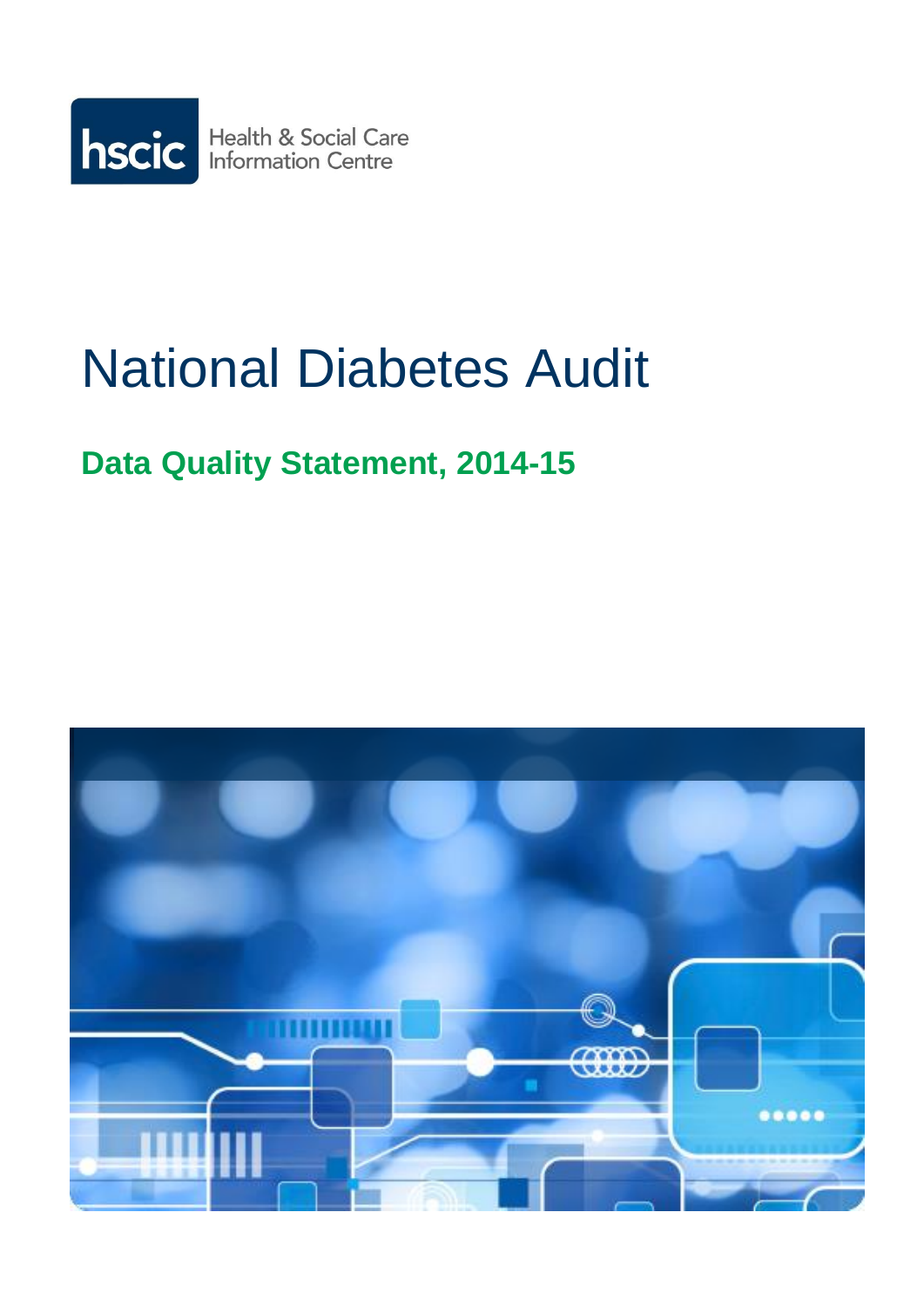**We are the trusted national provider of high-quality information, data and IT systems for health and social care.**

**[www.hscic.gov.uk](http://www.hscic.gov.uk/) [enquiries@hscic.gov.uk](mailto:enquiries@hscic.gov.uk) @hscic**

This report is of particular interest to healthcare providers and commissioners to monitor the quality and effectiveness of services, researchers and charities working on this subject and to members of the public.

| <b>Author:</b>       | <b>Clinical Audit Support Unit,</b><br><b>Health and Social Care Information Centre</b> |
|----------------------|-----------------------------------------------------------------------------------------|
| <b>Version:</b>      | V1                                                                                      |
| Date of publication: | <b>28 January 2016</b>                                                                  |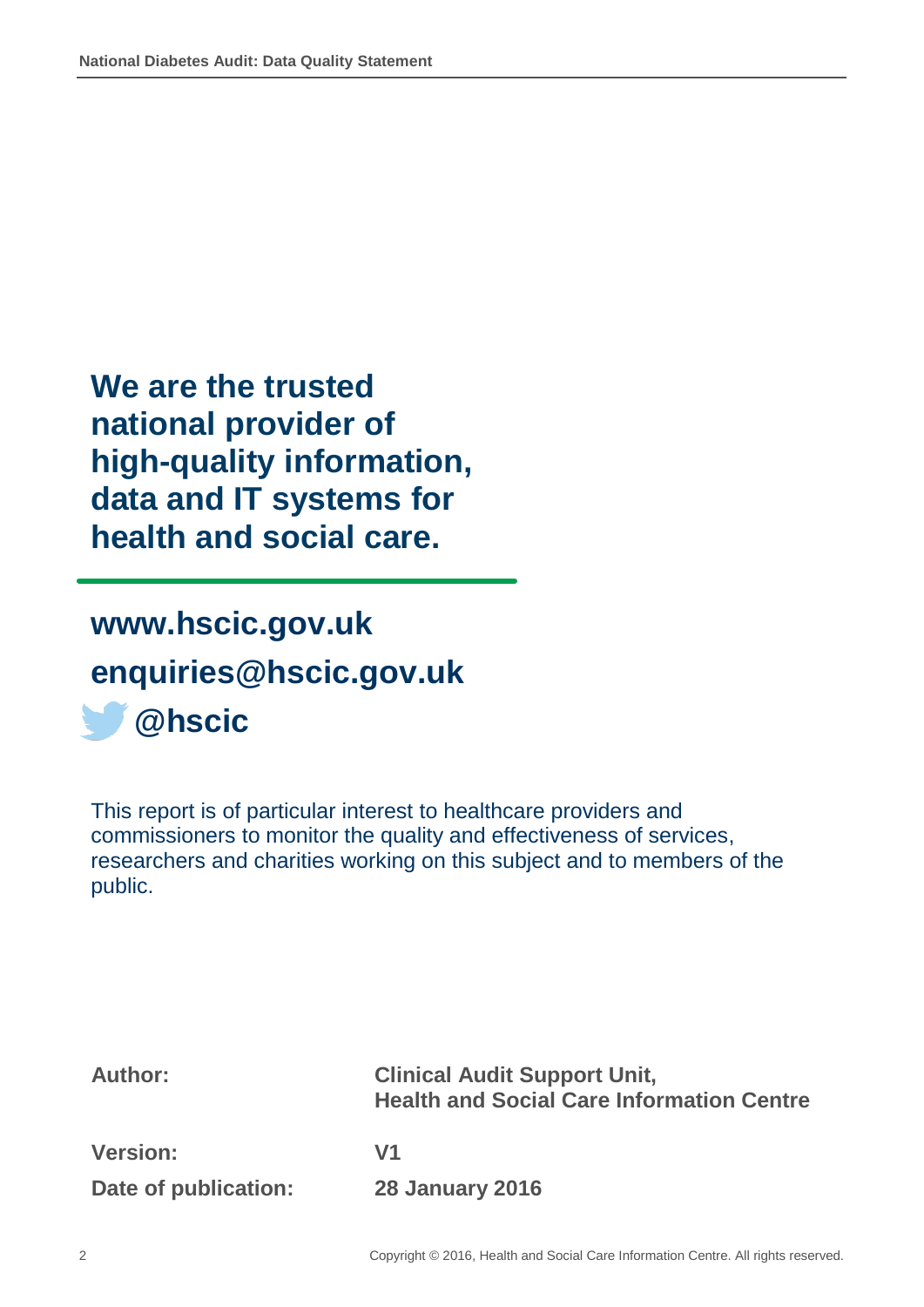| <b>Contents</b>                                   |                |  |  |  |  |
|---------------------------------------------------|----------------|--|--|--|--|
| <b>Introduction</b>                               | 4              |  |  |  |  |
| <b>Relevance</b>                                  | 5              |  |  |  |  |
| <b>Accuracy and Reliability</b>                   | 5              |  |  |  |  |
| Testing                                           | 6              |  |  |  |  |
| Validation                                        | 6              |  |  |  |  |
| <b>Timeliness and Punctuality</b>                 | 7              |  |  |  |  |
| <b>Timeliness</b>                                 | $\overline{7}$ |  |  |  |  |
| Punctuality                                       | $\overline{7}$ |  |  |  |  |
| <b>Accessibility and Clarity</b>                  | 7              |  |  |  |  |
| <b>Coherence and Comparability</b>                | 8              |  |  |  |  |
| Comparability over time                           | 8              |  |  |  |  |
| Reduction in Participation in 2013-14 and 2014-15 |                |  |  |  |  |
| Comparable with other sources                     | 8              |  |  |  |  |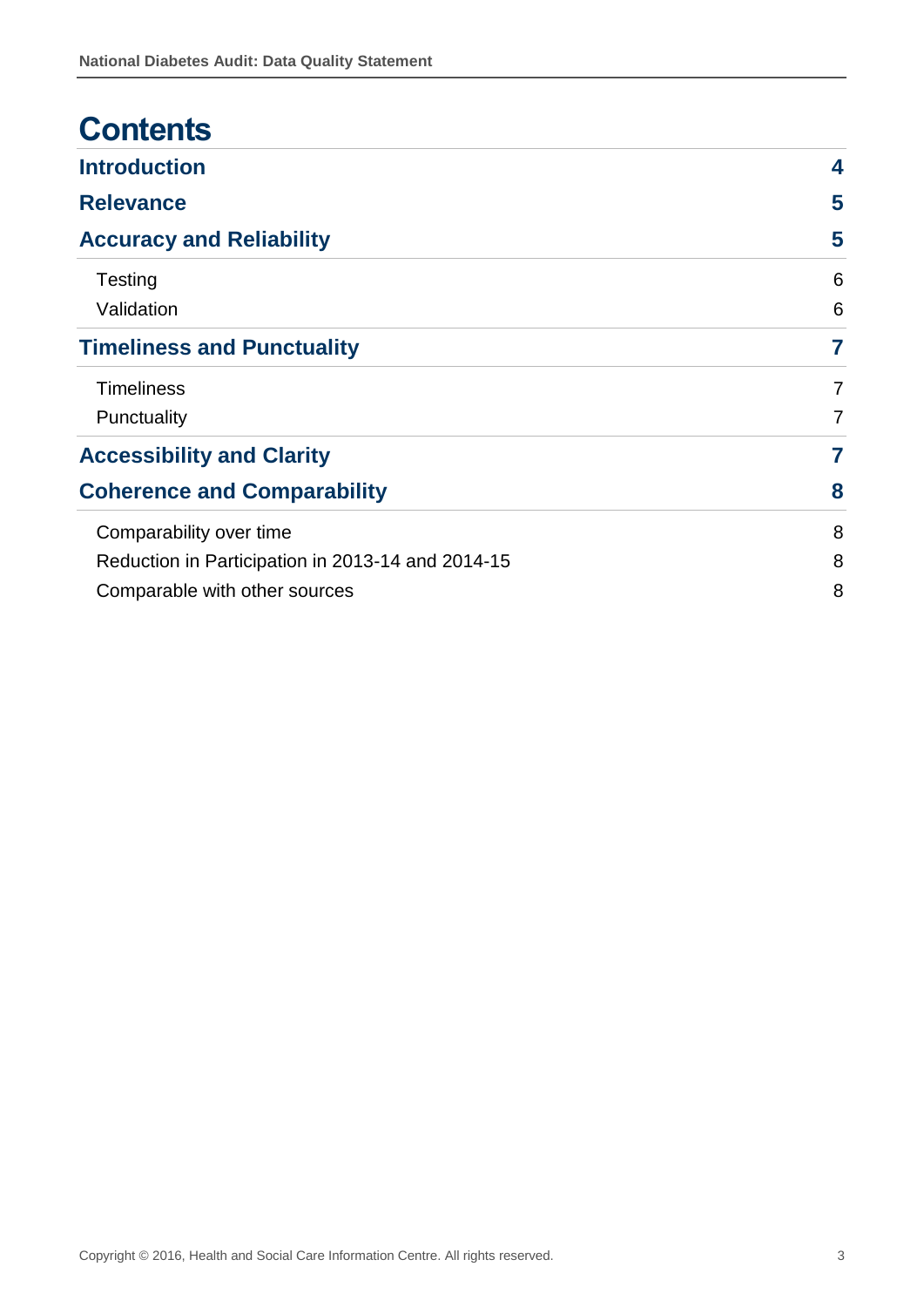## <span id="page-3-0"></span>**Introduction**

The National Diabetes Audit is commissioned by the Healthcare Quality Improvement Partnership (HQIP) and delivered by the Health and Social Care Information Centre, working in collaboration with Diabetes UK and Public Health England (PHE).

The National Diabetes Audit is a major national clinical audit, which measures the effectiveness of diabetes healthcare against NICE Clinical Guidelines and NICE Quality Standards, in England and Wales. The NDA collects and analyses data for use by a range of stakeholders to drive changes and improvements in the quality of services and health outcomes for people with diabetes.

The National Diabetes Audit (NDA) answers four key questions based on the diabetes National Service Framework (NSF):

- 1. Is everyone with diabetes diagnosed and recorded on a practice diabetes register?
- 2. What percentage of people registered with diabetes received the nine NICE key processes of diabetes care?
- 3. What percentage of people registered with diabetes achieved NICE defined treatment targets for glucose control, blood pressure and blood cholesterol?
- 4. For people with registered diabetes what are the rates of acute and long term complications (disease outcomes)?

The NDA aims to improve the quality of patient care by enabling NHS organisations to:

- $\triangleright$  compare their outcomes of care with similar NHS organisations
- $\triangleright$  identify and share best practice
- $\triangleright$  identify gaps or shortfalls in commissioning services
- assess local practice against NSF for diabetes and NICE guidelines and drive service improvement
- $\triangleright$  provide a more comprehensive picture of diabetes care and outcomes in England and **Wales**

Through participation in the audit, local services are able to benchmark their performance and identify where they are performing well, and improve the quality of treatment and care they provide. On a national level, wide participation in the audit also provides an overview of the quality of care being provided in England and Wales.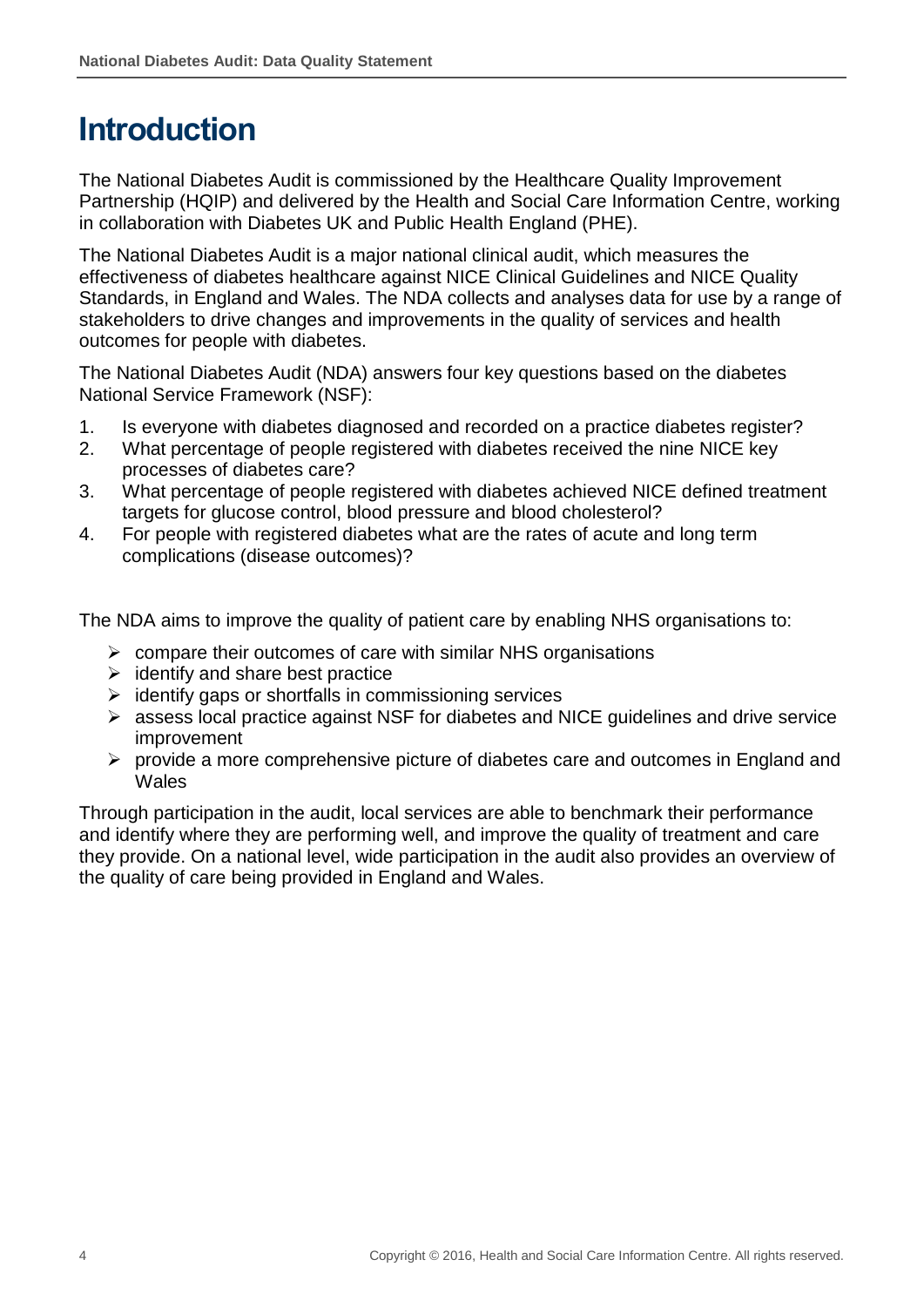## <span id="page-4-0"></span>**Relevance**

Data is collected via automated and manual extraction from General Practice Clinical Systems and Secondary Care Hospitals. The audit is a voluntary audit and GP practices have to opt in to be included. The participation rate was 57.1 per cent and 57.3 per cent of all GP practices in England and Wales for 2013-14 and 2014-15 respectively. Ninety nine Secondary Care Units participated in 2014-15 for England.

Primary and secondary care services are joined in Wales and considerable effort has been made by Welsh health boards to encourage and support their GP's to participate in the audit.

The information collected from GP Practices for the audit are individual level data and so contain demographic information such as age, sex, ethnicity, diabetes duration and some geographic variables such as postcode. As the collection is individual person identifiable data it is subject to dissent, and patients can dissent from the diabetes audit, all national audits, and from their data being transferred to the Health and Social Care Information Centre (HSCIC). This means that the diabetic registrations captured may not be a true reflection of the whole diabetic population for that GP Practice.

## <span id="page-4-1"></span>**Accuracy and Reliability**

The audit covers the majority of England and Wales with a participation rate of 57.3 per cent in 2014-15. Participation is published at Clinical Commissioning Group (CCG)/ Local Health Board (LHB) level to provide the information for users of the data. Caution should be borne in mind when looking at areas with low participation.

Participation in the Audit for 2013-14 and 2014-15 can be found [here.](http://www.hscic.gov.uk/searchcatalogue?productid=19387&q=%22National+diabetes+audit%22&sort=Relevance&size=10&page=1#top)

Information is collected from GP administrative systems and equivalent data is collected from Secondary care settings.

The collection occurs over a six week period and GP practices and Secondary Care units provide the information. During this window data quality is conducted on the key fields contained within the data.

The information is presented at GP level for the first time in the 2013-14 and 2014-15 audits.

The audit report only includes information on eight of the nine care processes due to an issue in the data collection identified in the 2011-2012 audit. The issue was an inconsistency in how eye screening was being recorded in GP records, so this care process is not covered in the audit.

There are a number of data quality issues the reader needs to be made aware of when looking at the data included in the report.

1. The Urine Albumin/Creatinine Ratio Care Process

There is a 'health warning regarding the screening test for early kidney disease (Urine Albumin Creatinine Ratio, UACR) prior to 2013-14.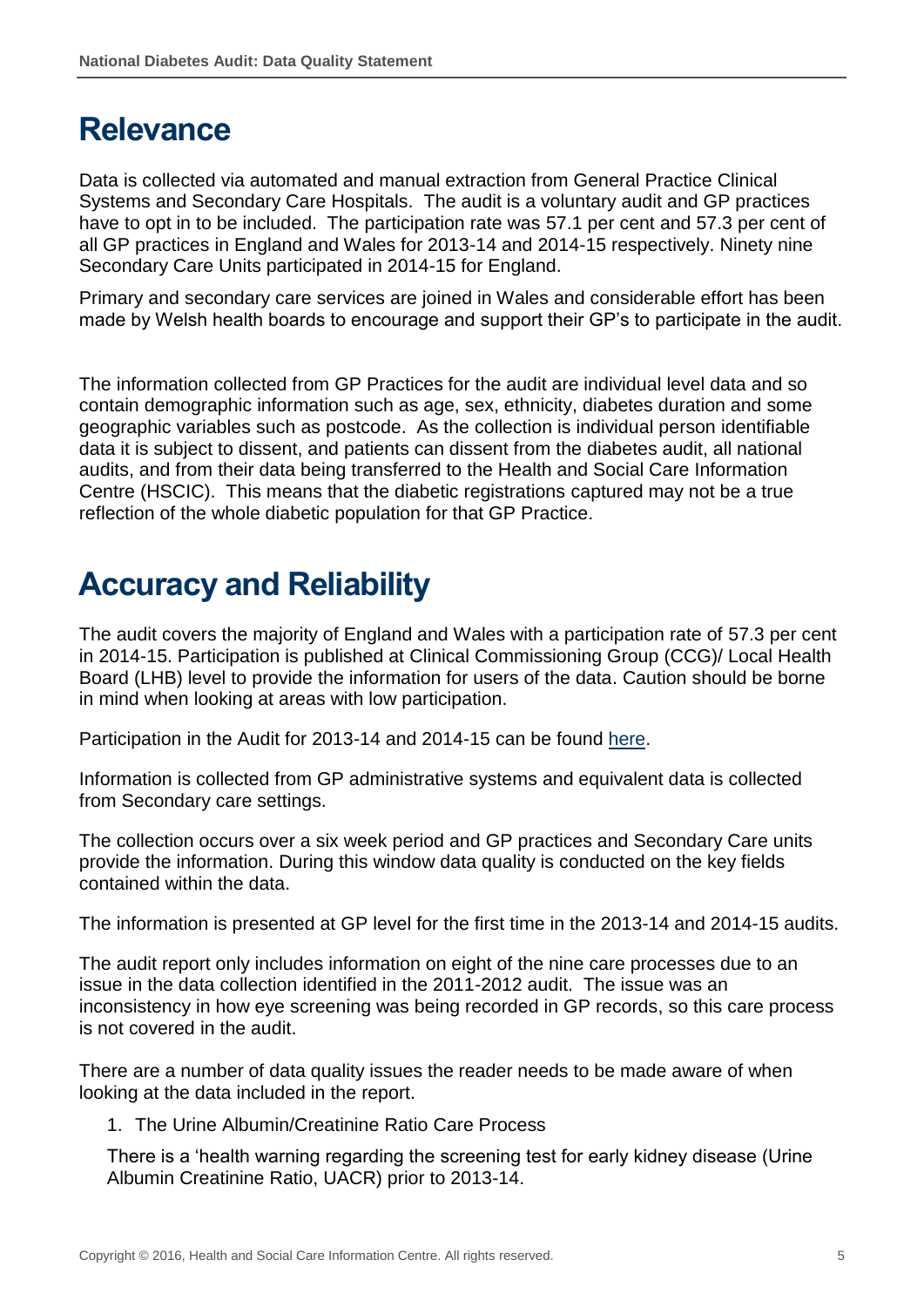Caution should be borne in mind when looking at the variation across CCG's for this care process overtime.

It was found that some areas were recording the albumin value as a text field and this was not feeding through to the audit via our extractions.

This method of recording is thought to be due to the different ways this test is carried out in localities. Although the values are not brought through to the dataset the dates for these values now are, this means that even if the value is not extracted the date the test took place is. This date is used to determine if the care process has taken place.

The 2013-14 and 2014-15 data was extracted in a consistent way across all service providers. This resulted in better performance for the albumin care process completion in 2013-14. However, due to the retirement of the Quality Outcomes Framework (QOF) indicator and the potential for the focus of GP Practices to shift, the performance in recording this care process fell in 2014-15.

#### 2. Blood Pressure Treatment Target

There is a data quality issue for the blood pressure treatment target for a small number of practices (31 practices in 2013-14, and 32 practices in 2014-15). A reading for systolic blood pressure has been recorded but measurements for diastolic blood pressure are incomplete, these patients have been recorded as not meeting the treatment target. This issue does not affect the recording of whether the annual check for blood pressure took place.

#### 3. The HbA1c Care Process

There is an issue with data supplied to the HSCIC for a large number of GP practices in the 2011-12 Audit, regarding HbA1c (blood glucose) recording. While this did not materially affect the findings in the National report, the CCG level care process and treatment target reports covering potentially affected practices for the 2011-12 publication have been removed from our website. The issue is restricted to the 2011-2012 data

## <span id="page-5-0"></span>**Testing**

The method of selecting the relevant fields from the GP systems is via Read codes. The list of codes is available on request. The Primary Care Information Service (PRIMIS) developed the extract specifications and these were tested on a number of system types prior to opening the data collection window.

## <span id="page-5-1"></span>**Validation**

A provisional report is produced for each CCG which provides a comparison to the Quality Outcomes Framework data on people registered as having diabetes and an overall figure on the care process completion and the treatment target achievement. This provides an opportunity for CCGs to address any data quality issues with the GP practices and re-submit the data.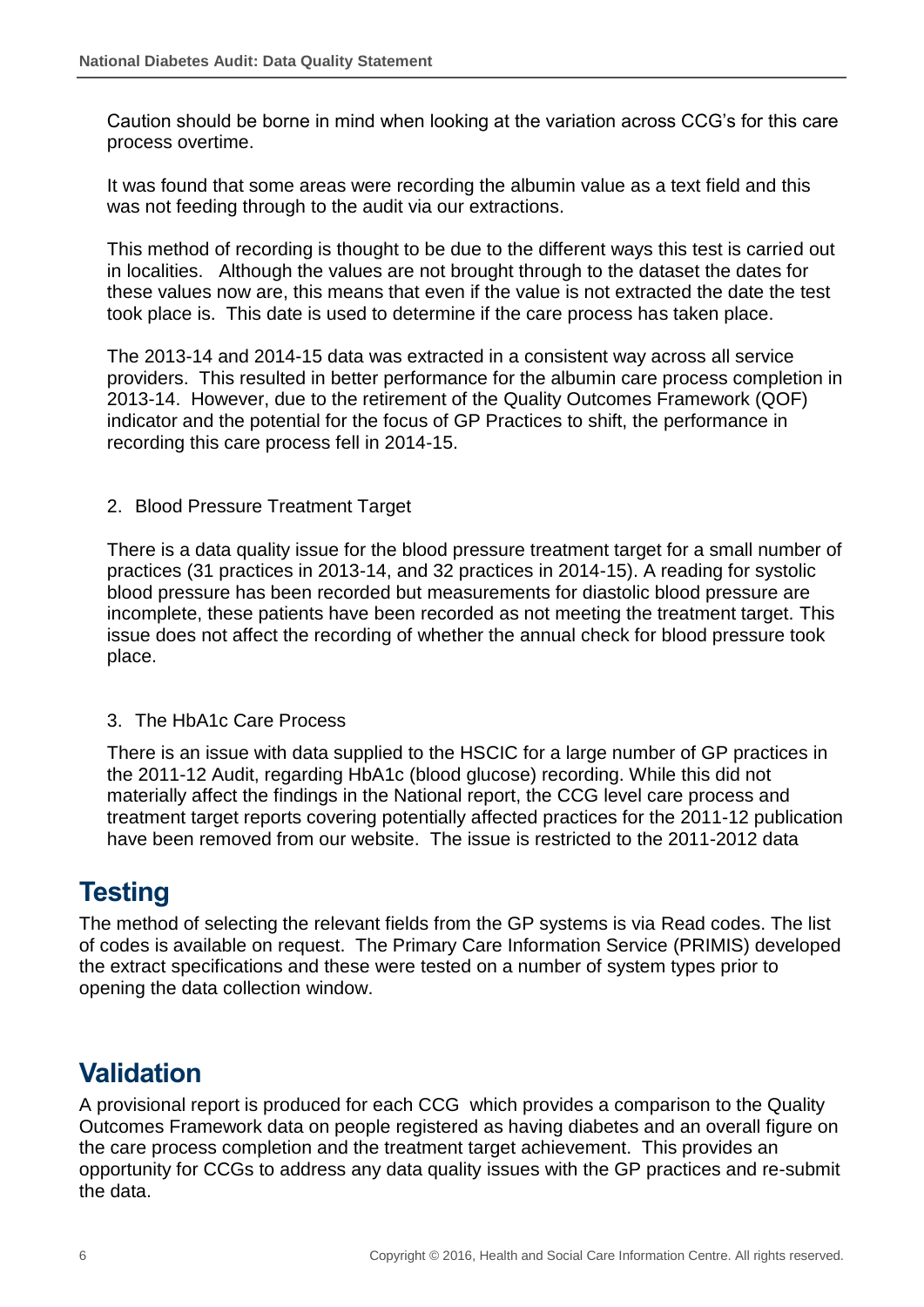One file was submitted for Wales by NHS Informatics Service for each Audit year and validated.

Internal validation is completed on receipt of the automated extracts to ensure that there are no systematic issues with the data, and these are resolved where possible within the collection window.

Any data quality issues with the data are included alongside analysis to make readers aware. For example, "eye screening" - this information was removed from the 2011-2012 publication as the data was not deemed reliable, and the following statement was added to the report.

"To improve alignment with NICE guidelines, a revised Read code set of terms describing digital eye screening was used. This identified that variation in the use of terminology and its impact on the consistency of data extraction from electronic clinical records rendered it unreliable as a measure of this care process. The NHS Diabetic Eye Screening Programme (NHS DESP) records every digital eye screening and we believe that its records should now be used as the preferred measure for this annual care process. Presently this is reported only nationally."

## <span id="page-6-0"></span>**Timeliness and Punctuality**

## <span id="page-6-1"></span>**Timeliness**

In response to feedback from NDA users an acceleration process has occurred, whereby collecting in 2015 for the 2013-14 and 2014-15 Audit years. The aim in future is to report in line with the Qualify Outcomes Framework (QOF), 8 months after the audit year ends. Reports will be produced and data will be presented at National, CCG, LHB and General Practice level.

## <span id="page-6-2"></span>**Punctuality**

For this report there was a slight delay and the time lag is 10 months after the audit year ends.

## <span id="page-6-3"></span>**Accessibility and Clarity**

Key findings and recommendations are presented in a pdf report and a Powerpoint presentation to aid dissemination of results locally within CCGs and LHBs. Data is provided in excel format.

Web links to the technical specification of the data are available through the HSCIC website and are available here <http://www.hscic.gov.uk/nda>

The key elements of the data collection are presented in the methodology document on the HSCIC website.

Link to the report and data files: <http://www.hscic.gov.uk/pubs/ndauditcorerep1415>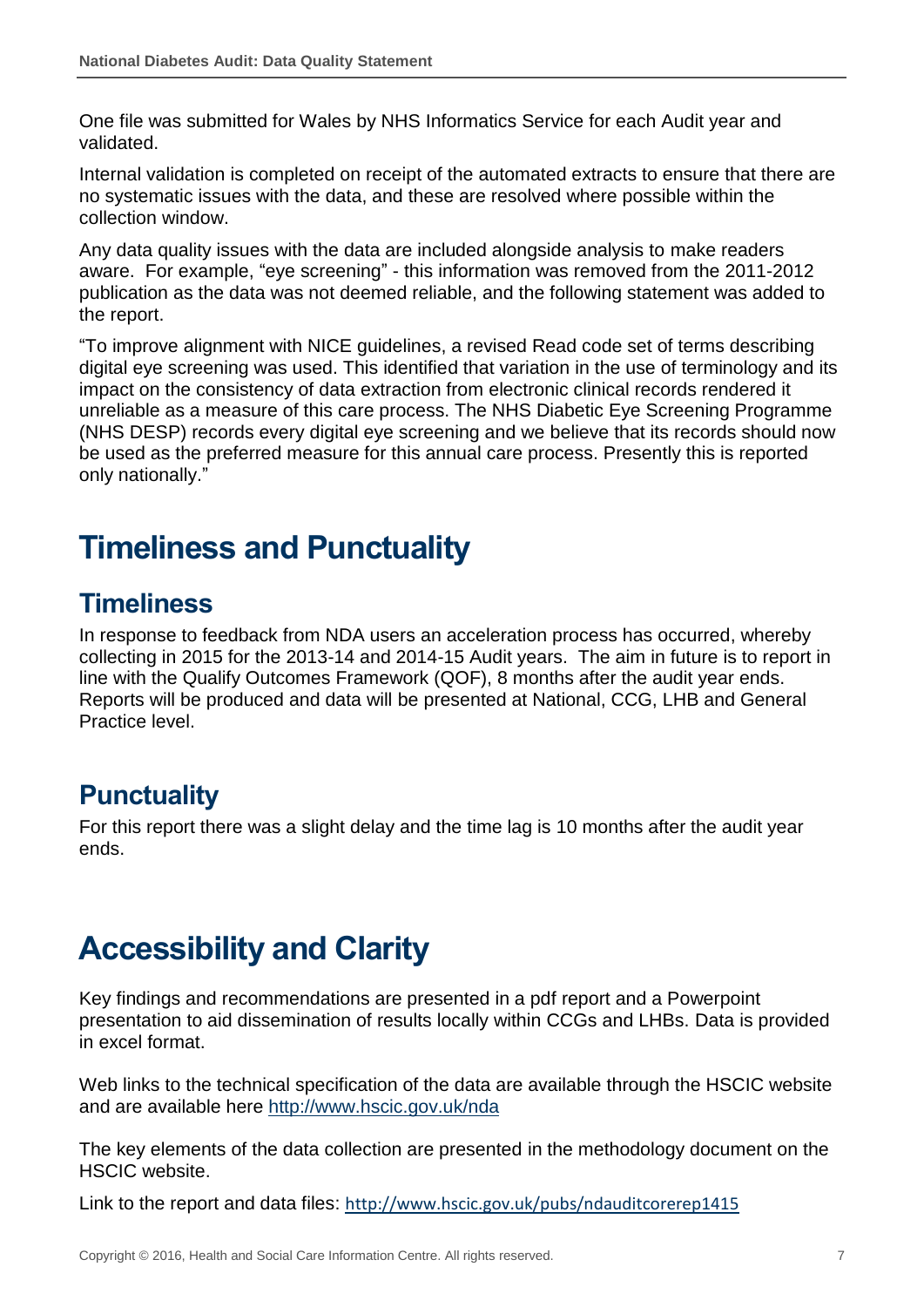# <span id="page-7-0"></span>**Coherence and Comparability**

## <span id="page-7-1"></span>**Comparability over time**

The NDA has been running since 2003-04. However there is inconsistency in how the data has been processed prior to 2009-10; therefore caution should be taken when looking at earlier years.

Due to the nature of the audit and the fact that it is not mandated users should also bear in mind the differences in participation over time.

Where the definition of a care process or treatment target has changed, a time series is produced to allow valid comparisons over time.

In the 2012-2013 audit, the Blood Pressure Target was amended and a paper was produced to show the impact of this change on the data previously published and can be found [here.](http://www.hscic.gov.uk/media/14985/Methodological-change-2014-NDA-Report-Care-Processes-and-Treatment-TargetsMethodology-Paper1-0/pdf/Methodological_change_-_NDA_Report_Care_Processes_and_Treatment_Targets_Methodology_Paper1_0_2014.pdf)

## <span id="page-7-2"></span>**Reduction in Participation in 2013-14 and 2014-15**

There has been a drop in participation in the 2013-14 and 2014-15 audit collections due to changes in the way the data was collected from GP Surgeries following the increased complexity of registration and submission due to new Information Governance 'opt in' requirements. Collection used to be on an opt out basis Confidential Advisory Group (CAG) requirements meant that for 2013-14 and 2014-15 this changed to an opt in basis. The new governance meant that GP Practices had to actively give permission for their data to be extracted or extract the information themselves and provide it directly to the audit.

Participation of GP practices is variable across the country. This may be due to the varied levels of support for participation offered to GP Practices by Clinical Commissioning Groups (CCG's) and Local Health Boards (LHB's)

Analysis has been completed to ensure that the data collected is representative both in demographics and in performance:

- There has been some change in the age profile of the cohort of patients included in the audit in the latest collections. Standardising results for this leads to only a very slight change in the national figures, so for simplicity of interpretation and explanation the results have not been standardised.
- With a reduction in participation there was the potential for those practices taking part to be self-selecting towards those that have performed well. Analysis has been carried out on those practices that have participated in the latest collections and also earlier collections. This suggests that there is no bias towards high performing practices taking part.

#### <span id="page-7-3"></span>**Comparable with other sources**

The QOF collects information on people registered with diabetes; however this is only broadly comparable as there are differences in the collection period and the definitions of the indicators. More information on the differences can be found [here.](http://www.hscic.gov.uk/media/10992/Reporting-On-Annual-Healthcare-Checks-For-People-With-Diabetes/pdf/Differences_between_NDA_and_QOF_report_Jan_2013.pdf)

The QOF collects the number of patients with diabetes aged 17 years and above with Type 1 and Type 2 diabetes, QOF is an aggregated return and is mandatory for GP Practices to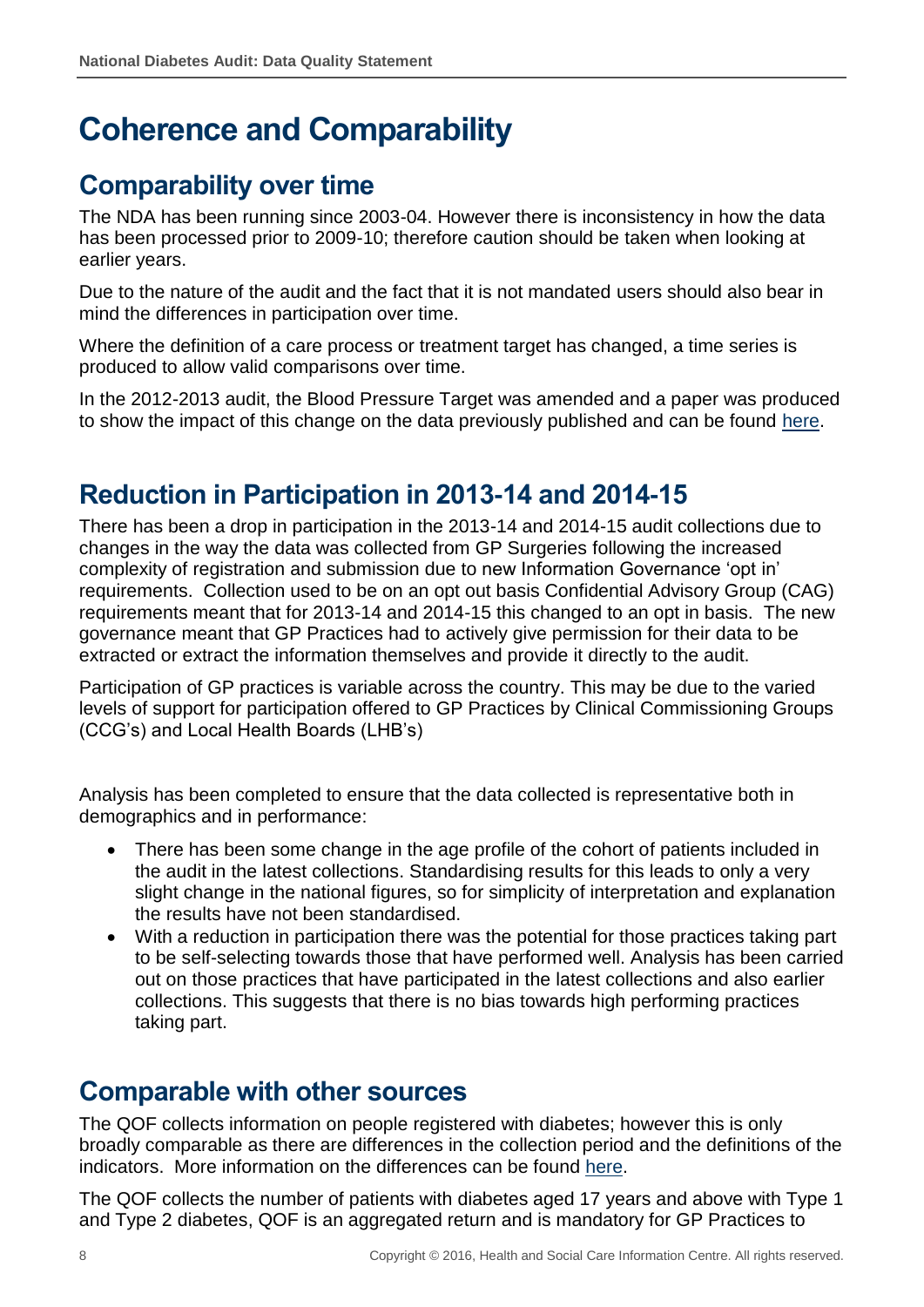participate. The table below compares the number of diabetes registrations in the NDA with the number of diabetes registrations in QOF and shows the case ascertainment based on this.

#### **Diabetes registrations for Type 1 and Type 2 diabetes for patients aged 17 years and over in England and Wales by audit year**

| Country | Audit year             | NDA registrations <sup>a</sup>                                                                                                                                                                                                                | <b>QOF</b> registrations                                                                      | Percentage of                                                                                                                                                              |
|---------|------------------------|-----------------------------------------------------------------------------------------------------------------------------------------------------------------------------------------------------------------------------------------------|-----------------------------------------------------------------------------------------------|----------------------------------------------------------------------------------------------------------------------------------------------------------------------------|
|         |                        |                                                                                                                                                                                                                                               |                                                                                               | patients recorded in                                                                                                                                                       |
|         |                        |                                                                                                                                                                                                                                               |                                                                                               | NDA compared with                                                                                                                                                          |
|         |                        |                                                                                                                                                                                                                                               |                                                                                               | QOF                                                                                                                                                                        |
| England | 2014-2015              | 1,702,610                                                                                                                                                                                                                                     | 2,913,538                                                                                     | 58.4%                                                                                                                                                                      |
|         | 2013-2014              | 1,586,380                                                                                                                                                                                                                                     | 2,814,004                                                                                     | 56.4%                                                                                                                                                                      |
|         | 2012-2013 <sup>b</sup> | 1,937,705                                                                                                                                                                                                                                     | 2,703,044                                                                                     | 71.7%                                                                                                                                                                      |
|         | 2011-2012              | 2,269,580                                                                                                                                                                                                                                     | 2,566,436                                                                                     | 88.4%                                                                                                                                                                      |
|         | 2010-2011              | 2,086,593                                                                                                                                                                                                                                     | 2,455,937                                                                                     | 85.0%                                                                                                                                                                      |
| Wales   | 2014-2015              | 176,472                                                                                                                                                                                                                                       | 183,348                                                                                       | 96.2%                                                                                                                                                                      |
|         | 2013-2014              | 159,981                                                                                                                                                                                                                                       | 177,212                                                                                       | 90.3%                                                                                                                                                                      |
|         | $2012 - 2013^{b}$      | 120,152                                                                                                                                                                                                                                       | 173,299                                                                                       | 69.3%                                                                                                                                                                      |
|         | 2011-2012              | 137,768                                                                                                                                                                                                                                       | 167,537                                                                                       | 82.2%                                                                                                                                                                      |
|         | 2010-2011              | 83,802<br>$\bullet$ MITVA indicates to a contract of the company of the constraint of the company of the company of the company of the company of the company of the company of the company of the company of the company of the company of t | 160,533<br>$\sim$ 1.04 $\sim$ 1.54 $\sim$ $\sim$ 1.04 $\sim$ 1.04 $\sim$ $\sim$ $\sim$ $\sim$ | 52.2%<br>$\bigcap_{i=1}^n$ $\bigcap_{i=1}^n$ $\bigcap_{i=1}^n$ $\bigcap_{i=1}^n$ $\bigcap_{i=1}^n$ $\bigcap_{i=1}^n$ $\bigcap_{i=1}^n$ $\bigcap_{i=1}^n$ $\bigcap_{i=1}^n$ |

ᵃNDA data is collected over a 15 month period, between 1st January and 31st March, whereas QOF data is collected over a 12 month period, between 1st April and the 31st March. Therefore, the figures are not directly comparable.<br><sup>5</sup>In 2012-13 QOF methodology was updated to include all diabetes (apart from gestational diabetes), not just type 1 and typ

methodology has been updated in accordance

## **Assessment of User Needs and Perceptions**

The National Diabetes Advisory group (consisting of patient representatives, Diabetes UK, clinicians, GP representatives, researchers and interested analysts from the HSCIC and Public Health England) provide advice on both analysis and content of the reports as well as the direction and development of the audit.

The NDA team has an active role in the National Cardiovascular Health Intelligence Network (NCVIN) workshops to gain a better understanding of how the CCG's and localities use the data and how we can improve the publication and supporting information. These workshops are conducted quarterly and are co-ordinated by Public Health England (PHE) and bring together epidemiologists, analysts, clinicians and patient representatives.

The HSCIC is keen to gain a better understanding of the users of this publication and of their needs. Your feedback is welcome and may be sent to enquires@hscic.gov.uk (please include 'National Diabetes Audit' in the subject line).

Alternatively you can call our contact centre on 0300 303 5678 or write to HSCIC, 1 Trevelyan Square, Boar Lane, Leeds, LS1 6AE.